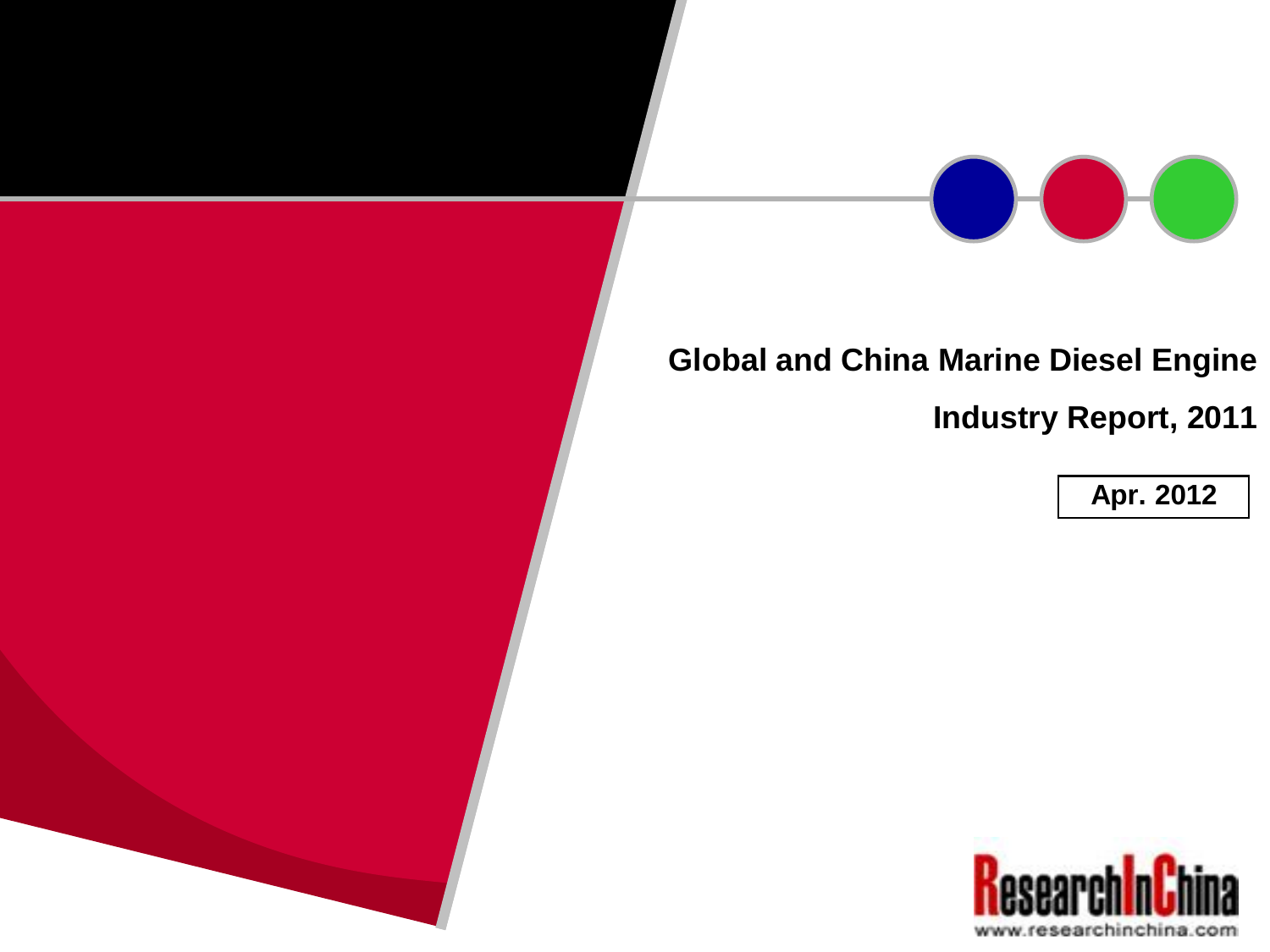# esearch nu hina

The Vertical Portal for China Business Intelligence

#### **STUDY GOAL AND OBJECTIVES**

This report provides the industry executives with strategically significant competitor information, analysis, insight and projection on the competitive pattern and key companies in the industry, crucial to the development and implementation of effective business, marketing and R&D programs.

#### **REPORT OBJECTIVES**

- To establish a comprehensive, factual, annually updated and costeffective information base on market size, competition patterns, market segments, goals and strategies of the leading players in the market, reviews and forecasts.
- To assist potential market entrants in evaluating prospective acquisition and joint venture candidates.
- To complement the organizations' internal competitor information gathering efforts with strategic analysis, data interpretation and insight.
- To suggest for concerned investors in line with the current development of this industry as well as the development tendency.
- To help company to succeed in a competitive market, and

#### **METHODOLOGY**

Both primary and secondary research methodologies were used in preparing this study. Initially, a comprehensive and exhaustive search of the literature on this industry was conducted. These sources included related books and journals, trade literature, marketing literature, other product/promotional literature, annual reports, security analyst reports, and other publications. Subsequently, telephone interviews or email correspondence was conducted with marketing executives etc. Other sources included related magazines, academics, and consulting companies.

#### **INFORMATION SOURCES**

The primary information sources include NBS(National Bureau of Statistics of China), WIND . China Custom and China Marine Industry Yearbook etc.

Copyright 2012 ResearchInChina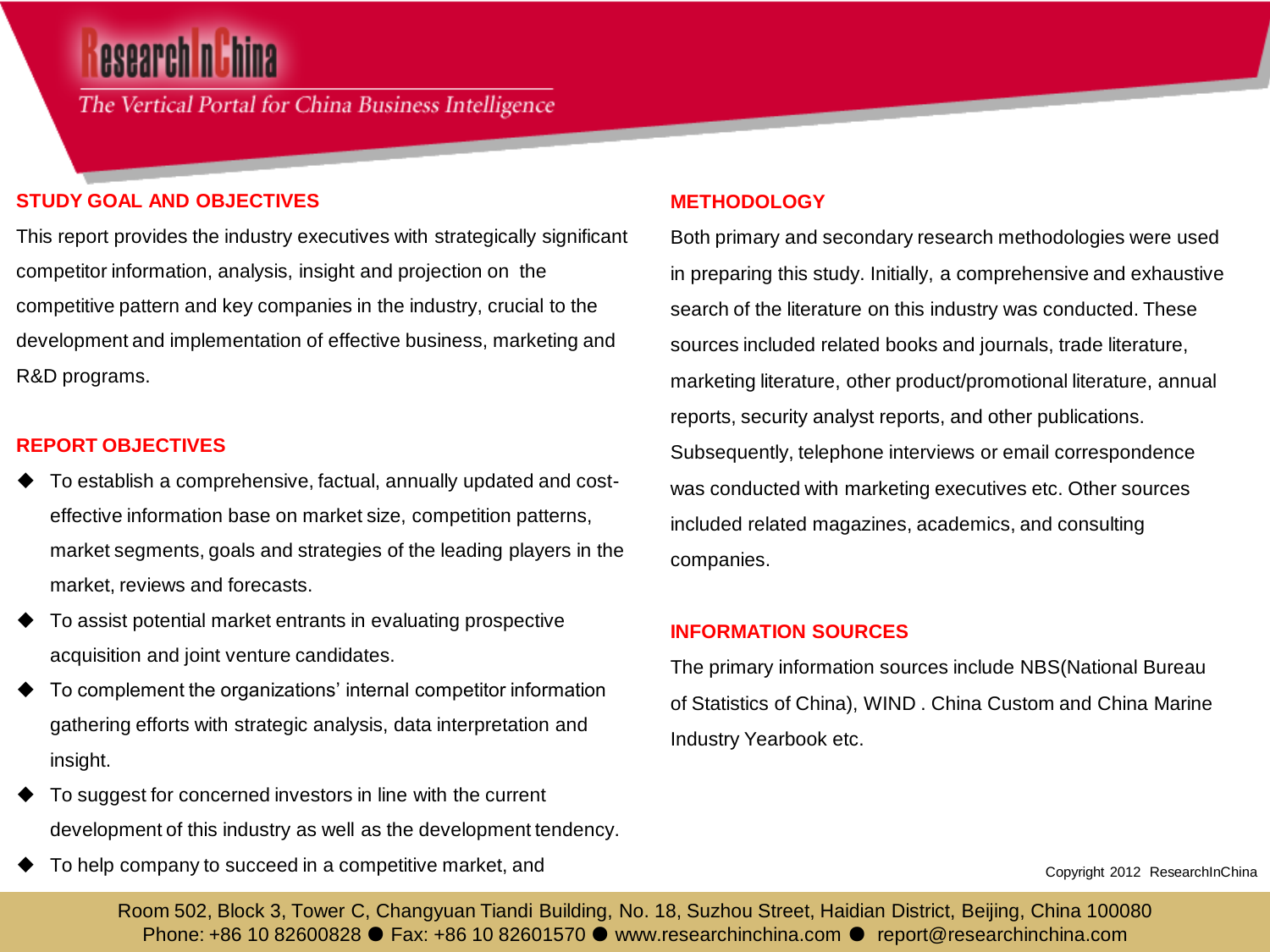## esearch nu hina

The Vertical Portal for China Business Intelligence

## **Abstract**

The marine diesel engine is crowned as the "heart" that provides power for the vessel, falling into low-speed, middle-speed and high speed marine diesel engines. Presently, the world's two prominent marine diesel engine brands are MAN and Wartsila, of which the former is regarded as the low-speed marine diesel engineer tycoon, while the latter is the middle-speed titan.

The new vessel orders worldwide witnessed steep drop in 2011, causing the bleak demand for marine diesel engine. The order book of MAN Diesel & Turbo saw a year-on-year increase of 6.2%, but the figure was far behind that of 18.6% in 2010; by contrast, the order value of Wartsila Ship Power decreased by 7.7% year-on-year.

In order to enhance competitive edge and consolidate the market dominance, international marine diesel engine giants in 2011 accelerated their expansion in the Chinese market.

In May, the phase-Ⅱ project of MAN Diesel & Turbo started business in Changzhou; in June, Wartsila and Jiangsu Cuixing Ocean Engineering established a joint venture which was specialized in the production of W26, W32 four-stroke middle-speed engine; in November, Caterpillar teamed up with Anqing CSSC Marine Diesel Co., Ltd. to set up a joint venture which was also the world's only joint venture of Caterpillar in middle-speed marine diesel engine sector.

In China, the production of all low-speed diesel engines should be accredited by foreign tycoons such as MAN and Wartsila (occupying over 95%). In particular, one third of middle-speed diesel engines are licensed by MAN and Wartsila, being mainly applied as generating units of ocean vessels. And the rest are applied for the R&D and production of offshore and inland vessels. In 2011, CSSC Guangzhou Marine Diesel Co., Ltd. separately signed marine diesel engine technology import agreements with MAN and Wartsila. Taken together, MAN had 16 China-based technology authorized dealers, while Wartsila had 9 ones.

Copyright 2012ResearchInChina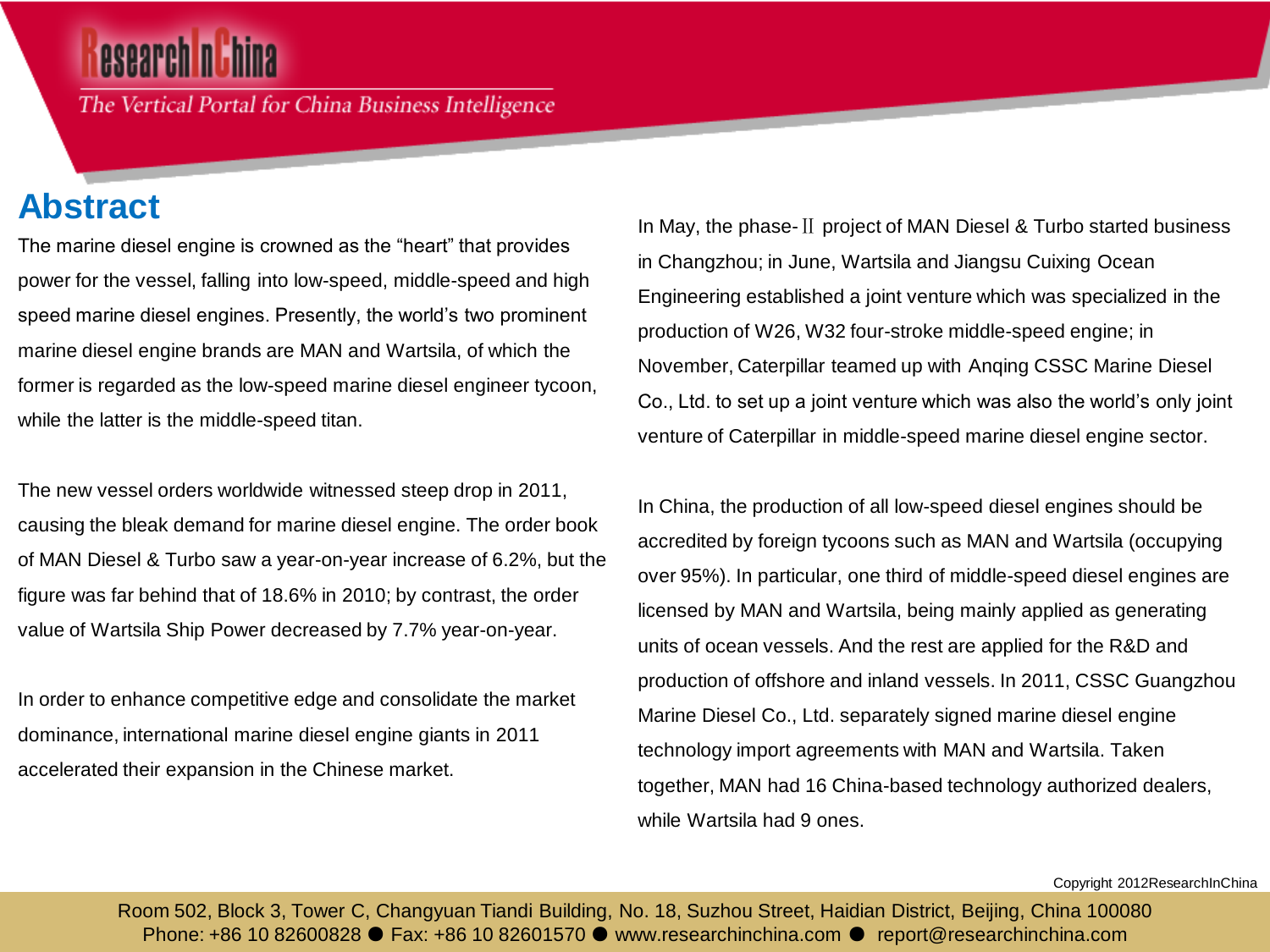# esearch n'hina

### The Vertical Portal for China Business Intelligence

Chinese marine diesel engine enterprises made remarkable progress in many aspects such as capacity, product structure and independent R&D through import.

#### **Improvement in the Level of Production**

In 2010, the low-speed marine diesel engine capacity of China hit 12 million horsepower, while the output realized 4.306 million horsepower, rising 39.4% over 2007.And the middle-speed marine diesel engine output registered 8.245 million horsepower, an increase of 73.1% over 2007.

In 2011, the production of marine diesel engine in China witnessed remarkable progress over 2010, with the output of Dalian Marine Diesel Co., Ltd., Yichang Marine Diesel Engine Co., Ltd., Zhenjiang CME Co., Ltd. reaching 101 units (1.63 million horsepower), 101 units (1.04 horsepower) and 713 units (including 14 units of low-speed engines). By contrast, both the output of Hefei RongAn Power Machinery Co., Ltd. and Jiangsu Antai Power Machinery Co., Ltd. doubled year-on-year to 40 units.

#### **Gradual Perfection in Product Structure**

In recent years, China's marine diesel engine enterprises have intensified their efforts to adjust product structure, developed and realized mass-production of high-power, big-cylinder diameter or intelligent low-speed marine diesel engines, new-type middle-speed diesel engines, etc, making it possible for China to make gradual progress in the domestication R&D of patent marine diesel engines.

The IMO TierⅡ standard of marine diesel engine was formally effective since Jan.1, 2011. Coupled with the IMO TierⅢ standard that is to take effect in 2016, the relevant enterprises are forced to make continual effort to facilitate the structural adjustment of marine diesel engines, in a bid to accelerate the environment friendly-driven model.

#### **Breakthrough in Independent R&D Capability**

In April 2011, the first independently developed low-speed engine, 6S42MC/ZJ3#, by Zhenjiang CME Co. Ltd (ZJCME) was delivered; then in November, CSIC successfully developed middle-speed diesel engine, 6CS21/32, and formally launched it into the market.

Copyright 2012ResearchInChina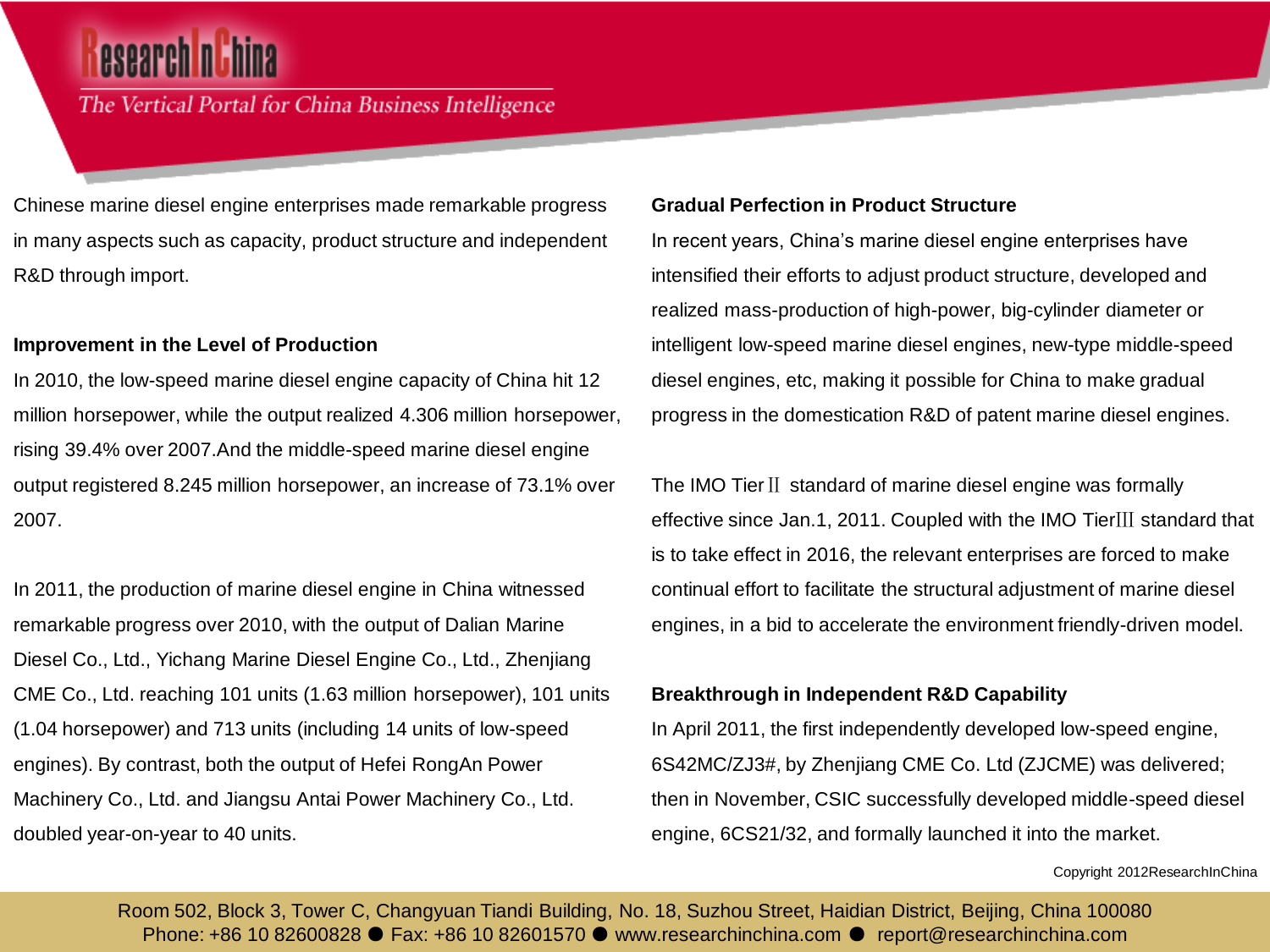# esearch nuhina

### The Vertical Portal for China Business Intelligence

## *Table of contents*

#### **1 Overview of Marine Diesel Engine**

1.1 Definition

1.2 Classification & Features

1.2.1 Classification

1.2.2 Features

#### **2 Development of Marine Diesel Engine Worldwide**

2.1 Market Size

- 2.2 Competition
- 2.2.1 by Country
- 2.2.2 by Enterprise

#### **3 Development Environment of Marine Diesel Engine in China**

3.1 Industry Environment

- 3.2 Policy Environment
- 3.2.1 Industry planning
- 3.2.2 Trade Policy

#### **4 Marine Diesel Engine Market in China**

4.1 Supply & Demand

- 4.1.1 Supply
- 4.1.2 Demand
- 4.2 Import & Export
- 4.2.1 Import
- 4.2.2 Export
- 4.3 Competition
- 4.3.1 by Region

4.3.2 by Enterprise

**5 Market Segments of Marine Diesel Engine in China** 5.1 Low-Speed Marine Diesel Engine 5.1.1 Market 5.1.2 Key Players 5.2 Medium-Speed Marine Diesel Engine 5.2.1 Market 5.2.2 Key Players

#### **6 Key Corporations Worldwide**

6.1 MAN Group 6.1.1 Profile 6.1.2 Operation 6.1.3 Development in China 6.2 Wartsila 6.2.1 Profile 6.2.2 Operation 6.2.3 Development in China 6.3 Caterpillar 6.3.1 Profile 6.3.2 Operation 6.3.3 Development in China 6.4 Hyundai Heavy Industries 6.4.1 Profile 6.4.2 Operation 6.4.3 Development in China

**7 Key Enterprises in China** 7.1 Hu Dong Heavy Machinery Co., Ltd. 7.1.1 Profile 7.1.2 Operation 7.1.3 R&D Capability 7.2 Dalian Marine Diesel Co., Ltd. 7.2.1 Profile 7.2.2 Operation 7.2.3 R&D Capability 7.3 Yichang Marine Diesel Engine Co., Ltd. 7.3.1 Profile 7.3.2 Operation 7.3.3 R&D Capability 7.3.4 Development Strategy 7.4 Weichai Heavy Machinery Co., Ltd. 7.5 CSSC-MES Diesel Co., Ltd. 7.6 Shaanxi Diesel Engine Heavy Industry Co., Ltd. 7.7 Zhenjiang CME Co., Ltd. 7.8 Zibo Diesel Engine Parent Company 7.9 Henan Diesel Engine Industry Co., Ltd. 7.10 Anqing CSSC Marine Diesel Co., Ltd. 7.11 Others

#### **8 Development Trend of Marine Diesel Engine in China**

8.1 Problems 8.2 Development Trend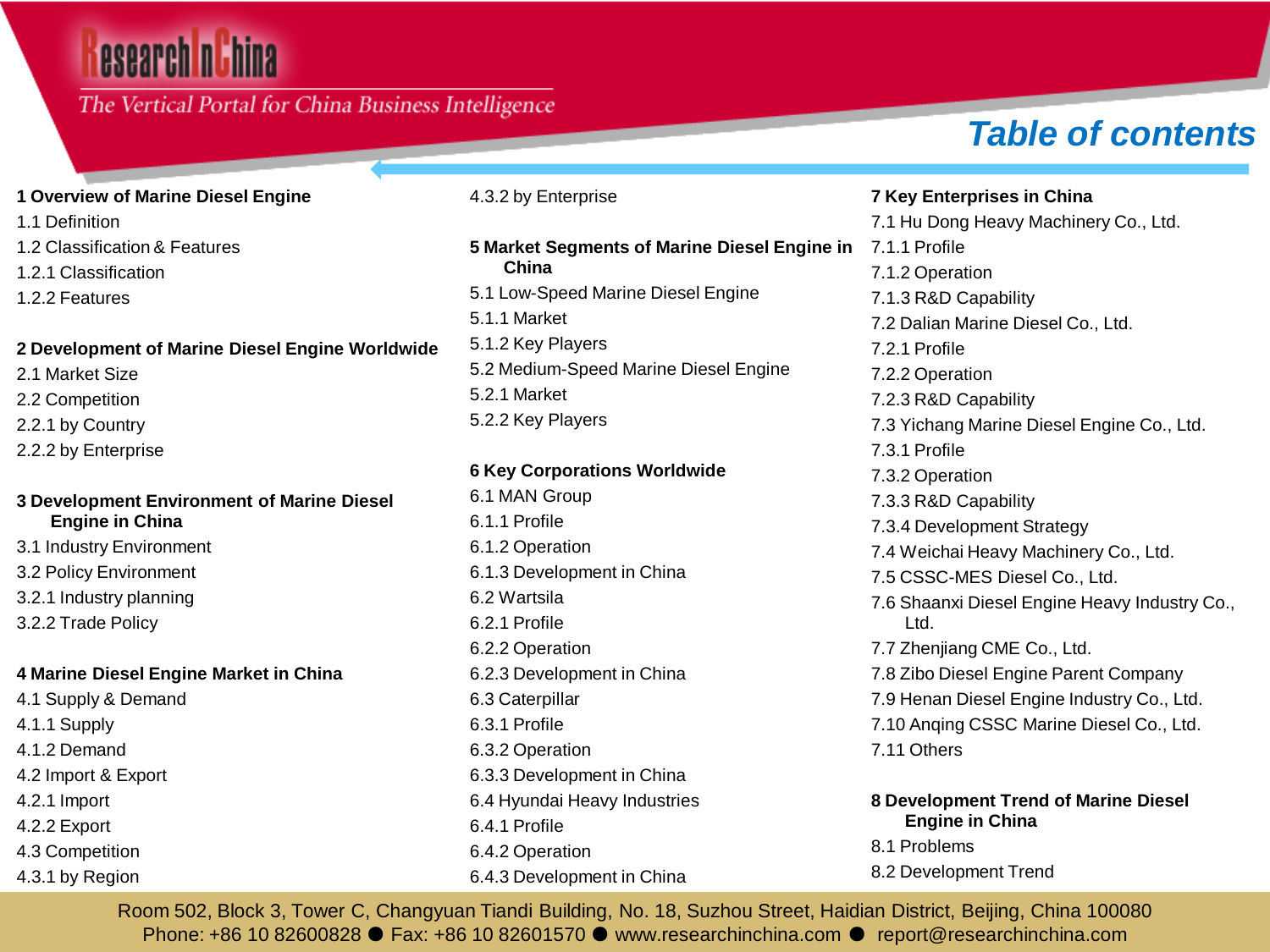# esearch nuhina

### The Vertical Portal for China Business Intelligence

## *Selected Charts*

- Classification of Marine Diesel Engines
- Market Size of Marine Diesel Engine Worldwide,2005-2011
- Market Size of Low-Speed Marine Diesel Engine Worldwide, 2005-2011
- Global Marine Diesel Engine Market Structure (by Country), 2009
- Competition Pattern of Global Low-Speed Marine Diesel Engine Manufacturers (by Power), 2011
- Competition Pattern of Global Medium-Speed Marine Diesel Engine Manufacturers (by Powder), 2011
- Memorandum of Understanding Signed between MAN, Wartsila and CANSI, 2011
- NOx Emission Standard for Marine Diesel Engine
- Related Policy of Marine Diesel Engine Market in China, 2011-2012
- Output of Low-Speed and Medium-Speed Marine Diesel Engine in China, 2007-2010
- Accomplished Shipbuilding Output of China, 2007-2011
- Import Volume and Value of Marine Diesel Engines in China, 2008-2011
- Import Volume and Value of Marine Diesel Engines by Country of Origin in China, 2011
- Import Volume and Value of Marine Diesel Engines by Province and City in China, 2011
- Export Volume and Value of Marine Diesel Engine in China, 2008-2011
- Export Volume and Value of Marine Diesel Engine by Province and City in China, 2011
- Export Volume and Value of Marine Diesel Engine by Destination in China, 2011
- Key Production Areas of Marine Diesel Engine and Typical Companies in China
- Output of Key Low-speed Marine Diesel Engine Manufacturers in China, 2010-2011
- Low-Speed Marine Diesel Engine Manufacturers and Their Technology Co-partners in China
- Output of Key Medium-speed Marine Diesel Engine Manufacturers in China, 2009-2010
- Medium-Speed Marine Diesel Engine Manufacturers and Their Technology Co-partners in China
- Order Intake of MAN, 2007-2011
- Revenue and Net Income of MAN, 2007-2011
- Order Intake and Revenue of MAN by Business, 2009-2011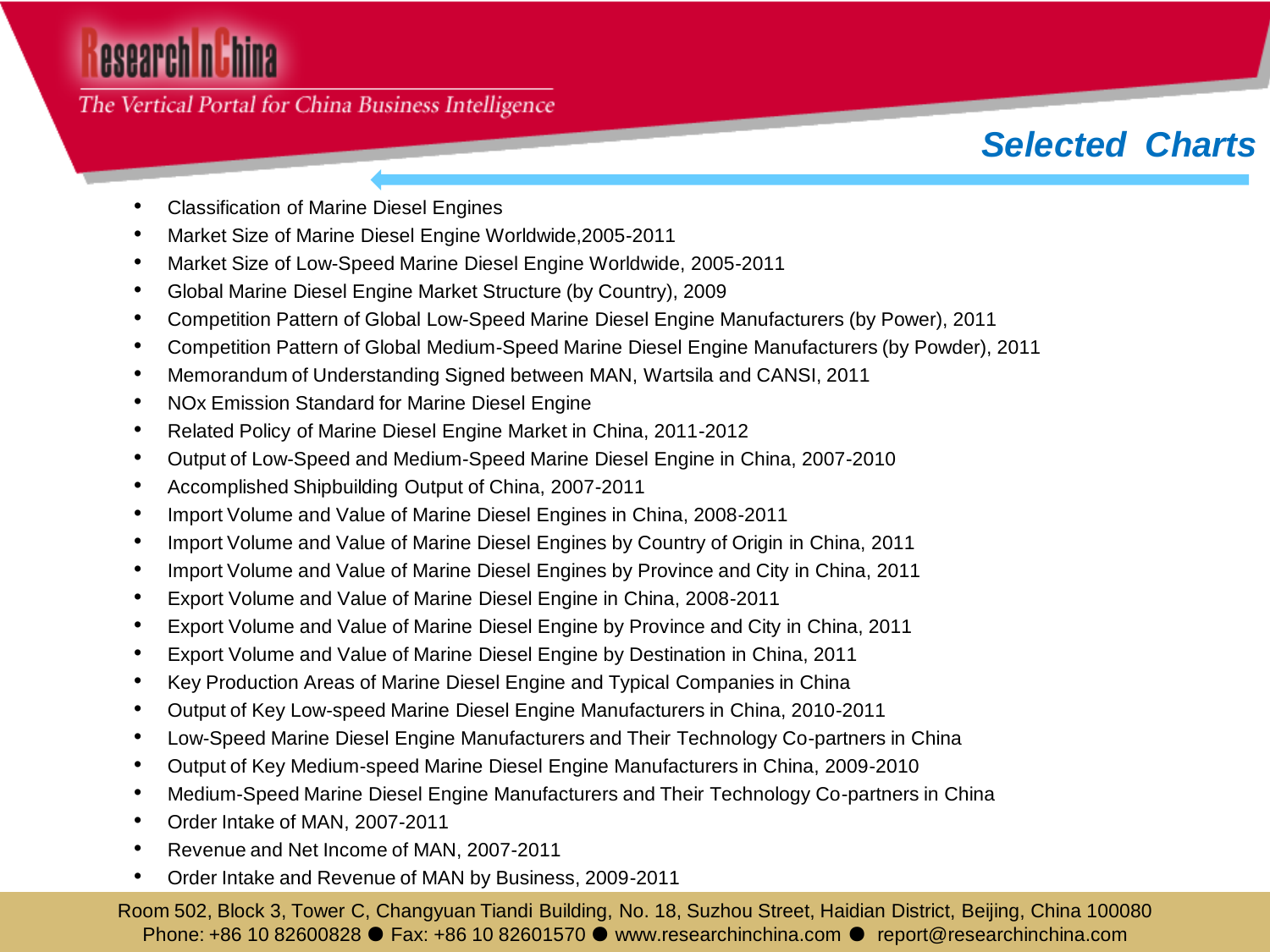# esearch nuhina

The Vertical Portal for China Business Intelligence

## *Selected Charts*

- Order Intake and Revenue of Marine Diesel Engine of MAN, 2007-2011
- Order Book and Sales of Wartsila,2005-2011
- Order Book and Sales of Wartsila by Business, 2009-2011
- Sales of Wartsila by Region, 2007-2011
- Joint Venture Company and Sole Proprietorship of Wartsila in China
- Sales of Caterpillar by Business, 2005-2011
- Power System Sales of Caterpillar by Region, 2010-2011
- Sales of Hyundai Heavy Industries, 2007-2011
- Sales and New Orders of Engine & Machinery Business Division of Hyundai Heavy Industries, 2007-2011
- Authorized Manufacturers of Marine Diesel Engine of MAN and Wartsila in China
- Marine Diesel Engine Output of Hu Dong Heavy Machinery, 2000-2011
- Operating Revenue and Total Profit of Hu Dong Heavy Machinery, 2006-2010
- Marine Diesel Engine Output of Dalian Marine Diesel , 2007-2011
- Operating Revenue and Total Profit of Dalian Marine Diesel, 2007-2010
- Major Economic Indicators of Yichang Marine Diesel Engine, 2007-2011
- Operating Revenue and Net Income of Weichai Heavy Machinery, 2007-2011
- Operating Revenue and Gross Margin of Weichai Heavy Machinery by Business, 2009-2011
- Marine Diesel Engine Output of CSSC-MES Diesel, 2009-2011
- Delivery of the First Diesel Engine Made by CSSC-MES DIESEL, 2007-2011
- Major Economic Indicators of Shaanxi Diesel Engine Heavy Industry, 2007-2010
- Operating Revenue and Total Profit of Zhenjiang CME, 2006-2010
- Marine Diesel Engine Output of Zhenjiang CME, 2009-2011
- Operating Revenue and Total Profit of Zibo Diesel Engine Parent Company, 2005-2009
- Output of Anqing CSSC Marine Diesel, 2009-2011